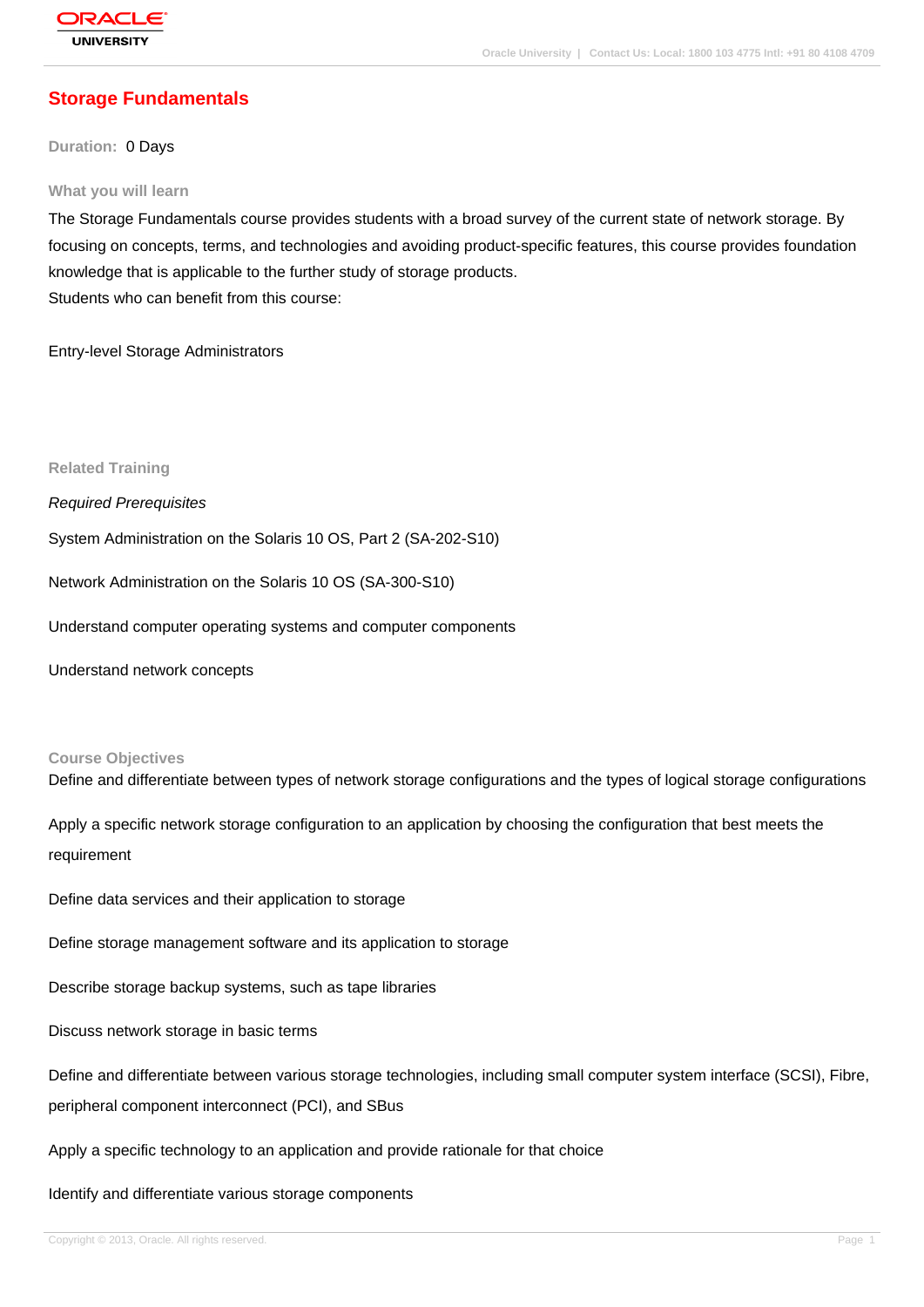Describe storage systems, such as storage arrays, and define the specific technologies associated with arrays

#### **Course Topics**

# **Storage Overview**

State the significance of the storage industry today State Sun's vision of storage Identify the features of Sun's vision of storage

# **Data Transfer Technologies and Physical Connectors**

Define the Sbus and PCI Bus

Define integrated development environment (IDE) devices

Define SCSI technology and circumstances under which it is an appropriate data transfer technology to utilize based on p Correlate the SCSI standard to images of SCSI connectors

Define the Fibre Channel Bus and list its advantages and limitations

Define the types of Fibre Channel, including Fibre Channel Arbitrated Loop (FC-AL), and list the advantages and limitatio Correlate the Fibre Channel standard to images of Fibre Channel connectors

## **Network Devices**

Define Host Bus Adaptors (HBA) and versions (including PCI and SBus) and determine which of the versions is more appropriate in a given circumstance in a given circumstance in a given circumstance in a given circumstance i Define gigabit interface converters (GBICs)

Identify advances in GBIC technology embodied in the small form factor GBIC compared to the standard

Define a Hub and its use with storage

Define the purpose of switches and identify the circumstances under which the use of a switch is more appropriate than a Define the types of cabling and distinguish their advantages and limitations

## **Arrays**

Identify the definition of an array storage system and a JBOD Identify standard array components Consider array selection criteria based on capacity, speed, availability, cost, multipathing, and scalability

## **RAID**

Describe redundant array of independent disks (RAID) and define the features that make up a RAID configuration Describe RAID levels and specific applications and performance characteristics Define and differentiate between software and hardware implementation of RAID with respect to performance

## **Tape Library Storage Backup Systems**

Identify two types of tape technologies, digital linear tape (DLT) and linear tape open (LTO), and state the purpose of eac Identify standard tape library components, including tape, tape drives, robotics, controllers, and I/O subsystems Define the criteria associated with tape libraries and how they are implemented, including speed and capacity

## **Storage Configurations**

Describe the use and structure of NAS, especially in relation to its advantages and limitations Describe the use and structure of DAS, especially in relation to its advantages and limitations Describe the use and structure of SAN, especially in relation to its advantages and limitations

## **Storage Virtualization**

Define storage virtualization

## **Define Data Services**